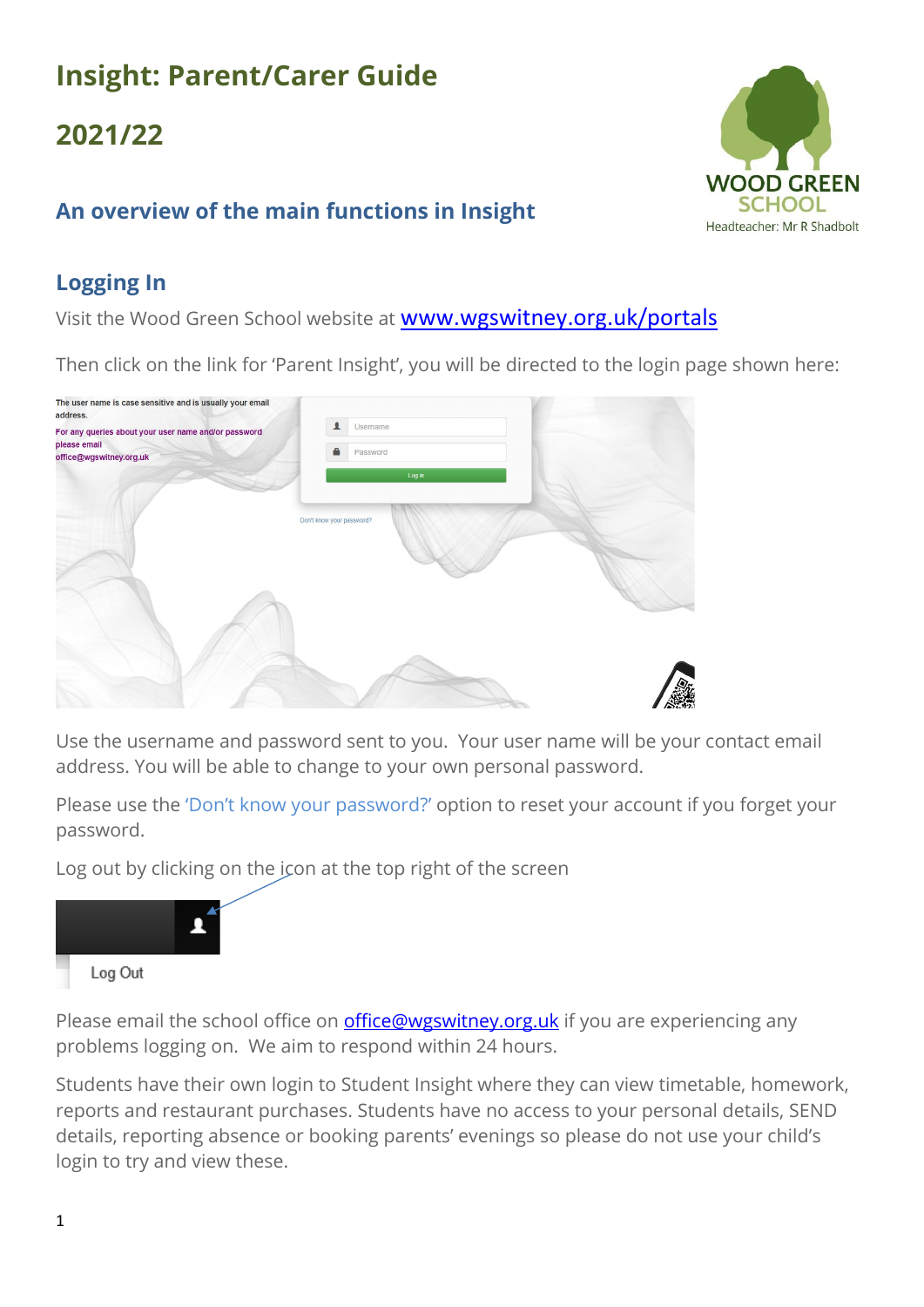### **Parent Insight app**

Sign in with your username and password

If you wish to use the app to access Parent Insight, download from App Store or Google play by searching for **'Insight'** app supplied by **TASC Software Solutions Ltd.**

Open the app, you can access the Wood Green School account by either scanning the QR code below or manually entering the Insight web address shown below:



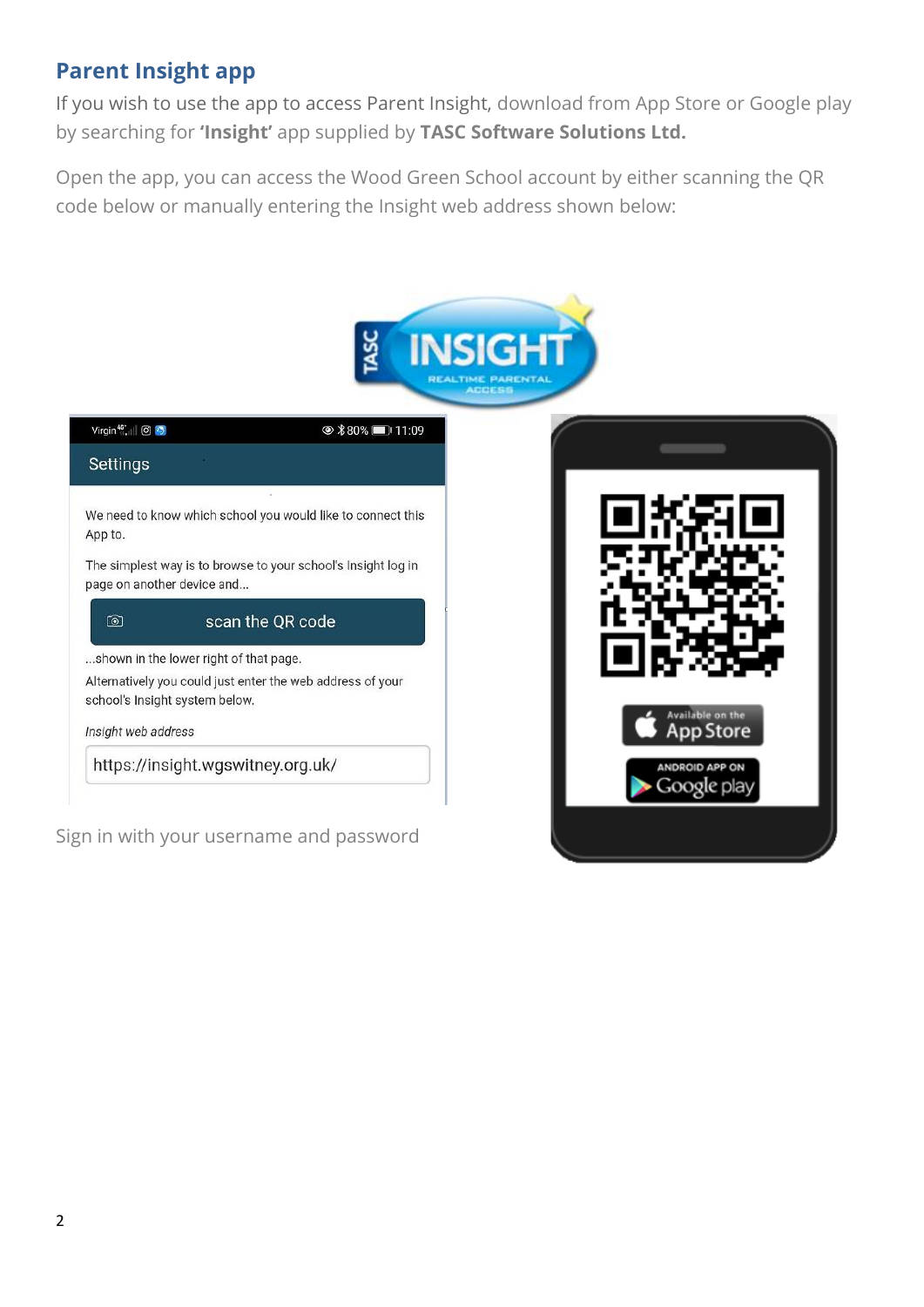## **The Snapshot Page**



Insight will open up to the Snapshot page. This is a general overview of today's lessons, attendance and notices.

Navigate around Insight using the menu options at the top of the page in the black bar.

#### **Changing between students**

If you have more than one child at Wood Green School you can change between each child's Insight view.

In the top left of the screen, next to your child's name is a small arrow, click on this drop down and each child's name will appear. Just click on a name to view that child's Insight details, homework, attendance etc.

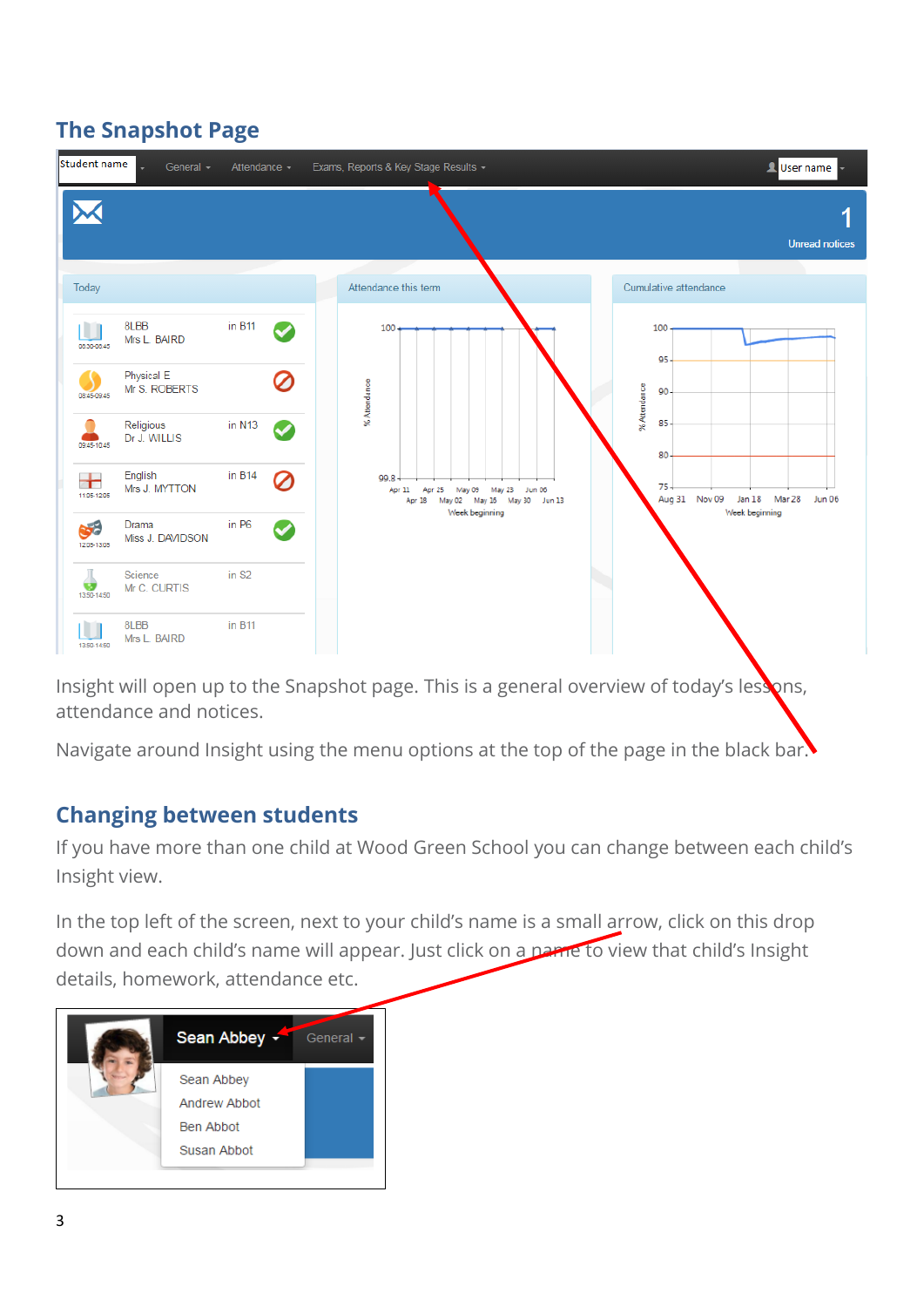### **General: Personal Details**

The Personal Details page gives an overview of the student's year group, tutor group etc.

Please note only your contact details are shown. All parents/carers with parental responsibility and an email address will have their own log-in showing their contact details.

You can make changes to the information held against any fields where this edit icon $\mathbf G$ appears. Click on the icon against the field you wish to update, complete the details, press ok and a notification is sent to the administrator to accept the changes and update your record. Where there is no icon against a field, you can click on the link at the bottom of the screen to email any changes/queries

#### Inform us by email

If you would like to inform us of any other changes, Click here to inform us of details concerning the fo

It is important that the school has an up-to-date email contact address for parents and carers as email is used extensively to send home updates and important correspondence.

#### **General: Timetable**

This gives the timetable for each week's lessons and opens up on the current week; use the arrows to scroll back and forth to see other weeks. You can also print this page by rightclicking and choosing print.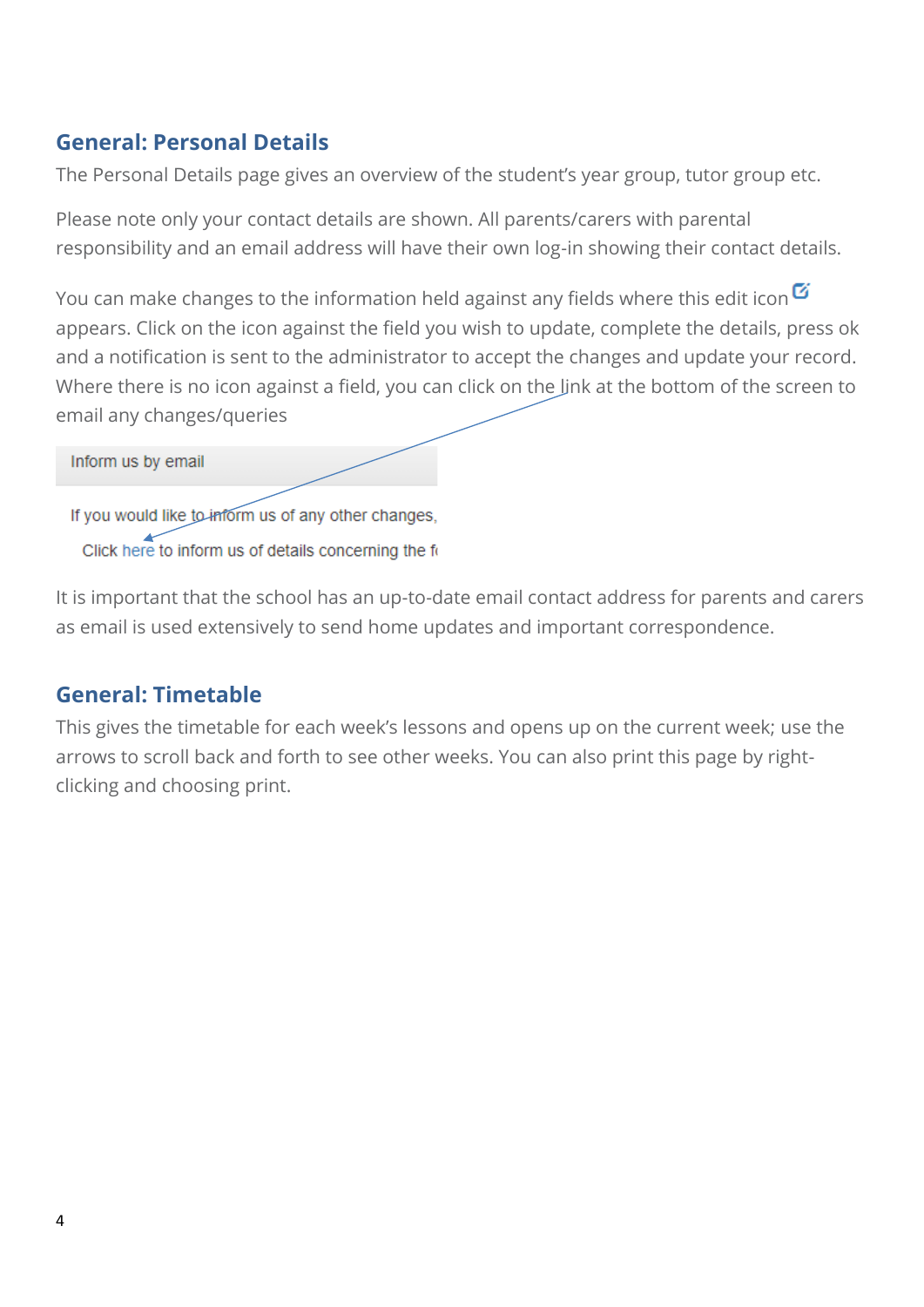### **General: Homework**

Example Homework view below:

| <b>Precis</b>                                                                                                   | <b>Issued</b> | Due        | <b>Subject</b> | <b>Class</b> | <b>Issuer</b>       | <b>Attachments</b> |  |
|-----------------------------------------------------------------------------------------------------------------|---------------|------------|----------------|--------------|---------------------|--------------------|--|
| Revision for Year 10 test                                                                                       | 14/06/2016    | 04/07/2016 | Mathematics    | 10d/Ma1      | Mr D ASKEW          |                    |  |
| Please revise over the next month using your target list to identify topics in preparation for the Year 10 exam |               |            |                |              |                     |                    |  |
| Poetry context projects                                                                                         | 17/06/2016    | 04/07/2016 | English        | 10d/En1      | Mrs L BAIRD         |                    |  |
|                                                                                                                 |               |            |                |              |                     |                    |  |
| Future plans paragraph.                                                                                         | 23/06/2016    | 27/06/2016 | German         | 10B/De1a     | Mrs D RAYNER-SNOOKS |                    |  |
|                                                                                                                 |               |            |                |              |                     |                    |  |
| Question 2 Paper 2                                                                                              | 13/06/2016    | 20/06/2016 | English        | 10d/En1      | Mrs L BAIRD         |                    |  |
| Answer exam style question using preparation from class                                                         |               |            |                |              |                     |                    |  |
| Learning (paragraphs).                                                                                          | 26/05/2016    | 02/06/2016 | German         | 10B/De1a     | Mrs D RAYNER-SNOOKS |                    |  |
|                                                                                                                 |               |            |                |              |                     |                    |  |
| Complete school subjects paragraph.                                                                             | 19/05/2016    | 23/05/2016 | German         | 10B/De1a     | Mrs D RAYNER-SNOOKS |                    |  |

#### **General: School Dinners**

This gives details of food purchased through the cashless catering system and will show the latest purchase and current balance, use the arrow to scroll back through previous receipts. NB: balances cannot be topped up here; you need to do this through your separate Parent Pay account.



#### **General: Notices**

This shows messages from teachers if they send students notices regarding homework, Data collection and term dates.

#### **General: S.E.N.D details**

If your child is on the SEN register details of their SEN status and Student Profiles are found here.

#### **General: School details**

General details including school address and phone number, you can send a message via Contact us and school Tweets are shown here.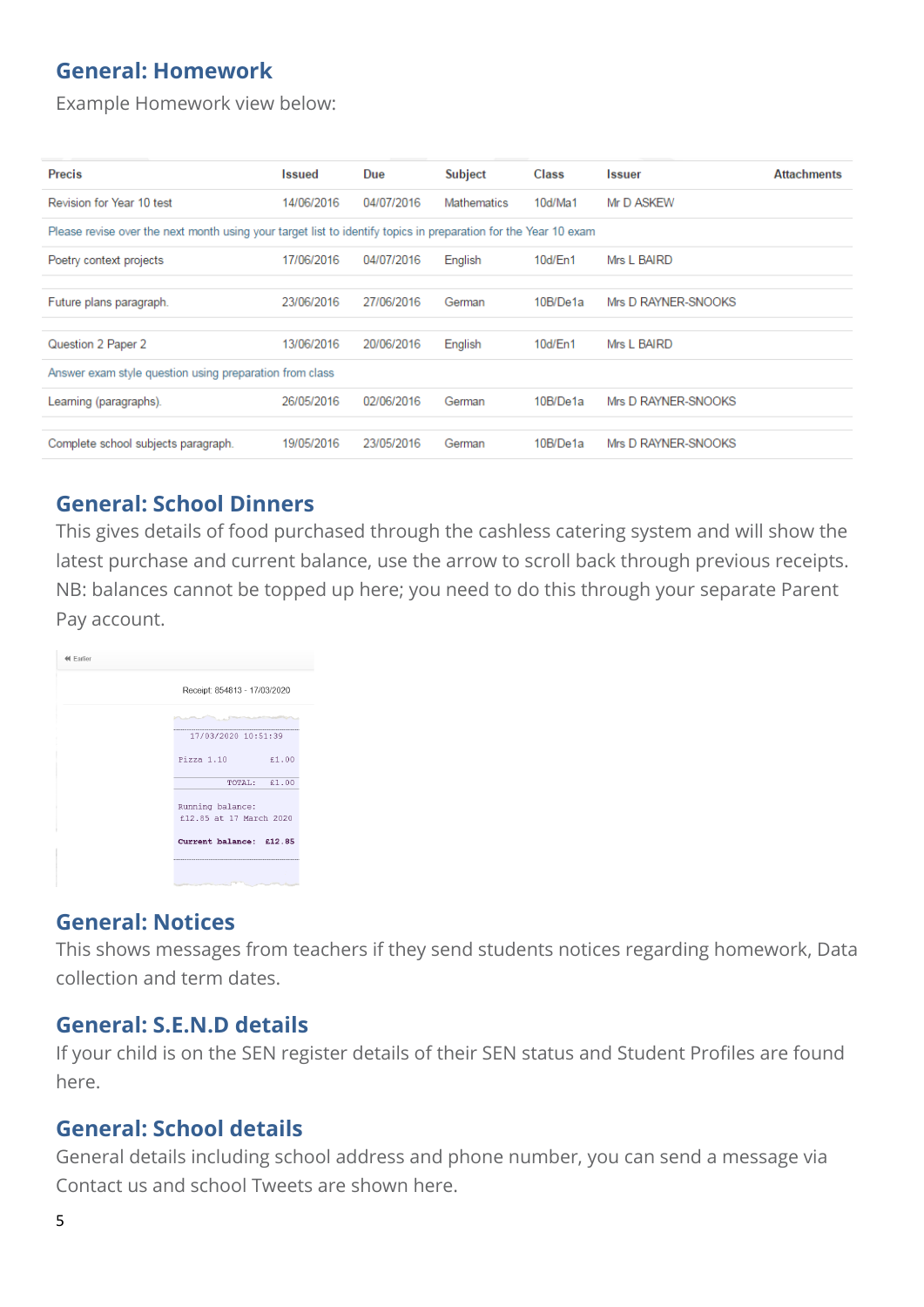**General: Parents' Evening**

You can book appointments with Teachers online via this option. When advised that a parents'evening bookings are open please



login to Insight, choose the 'Parents' Evenings' option and make appointments. Your child's subject teachers will be showing with available times.

Appointments are 5 minutes long (10 minutes for Sixth Form). In the example below teachers are either in the **Hall or the Restaurant**, please use this information to make moving between appointments as easy as possible. **Please leave 5 minutes between each appointment. For 2021/22** parent evenings will initially be virtual and conducted over video link, details will be sent of how to join after bookings close.

You can use the 'Agenda' button to ask the teacher a question in advance, for example "How can I help with spelling at home?" This query can then be discussed during the appointment.

| 16:00<br>Dr J WILLIS (Religious)<br>Room: Restaurant<br>agenda         | remove | Dr J WILLIS<br>Religious:<br>Room:<br>Restaurant                  | 16:05 16:10 16:15 16:20 16:25 16:30 16:35 16:40 16:45<br>16:50 16:55 17:00 17:05 17:10 17:15 17:20 17:25 17:30<br>17:35 17:40 17:45 17:50 17:55 18:00 18:05 18:10 18:15<br>18:20 18:25 18:30 18:35 18:40 18:45 18:50 18:55       |  |
|------------------------------------------------------------------------|--------|-------------------------------------------------------------------|----------------------------------------------------------------------------------------------------------------------------------------------------------------------------------------------------------------------------------|--|
| 16:05<br>Miss C NICOLL (English)<br>Room: Hall<br><b>TE</b><br>agenda  | remove | Miss C<br>NICOLL.<br>English:<br>Room: Hall                       | 16:00 16:10 16:15 16:20 16:25 16:30 16:35 16:40 16:45<br>16:50 16:55 17:00 17:05 17:10 17:15 17:20 17:25 17:30<br>17:35 17:40 17:45 17:50 17:55 18:00 18:05 18:10 18:15<br>18:20 18:25 18:30 18:35 18:40 18:45 18:50 18:55       |  |
| 16:10<br>Miss D MILNER (History)<br>Room: Restaurant<br>$-2$<br>agenda | remove | Miss D<br><b>MILNER</b><br><b>History:</b><br>Room:<br>Restaurant | 16:00 16:05 16:15 16:20 16:25 16:30 16:35 16:40 16:45<br>16:50 16:55 17:00 17:05 17:10 17:15 17:20 17:25 17:30<br>17:35 17:40 17:45 17:50 17:55 18:00 18:05 18:10 18:15<br>18:20 18:25 18:30 18:35 18:40 18:45 18:50 18:55       |  |
| 16:15                                                                  |        | Miss G<br><b>FRANCIS</b><br><b>Physical E:</b><br>Room: Hall      | 16:00 16:05 16:10 16:15 16:20 16:25 16:30 16:35 16:40<br>16:45 16:50 16:55 17:00 17:05 17:10 17:15 17:20 17:25<br>17:30 17:35 17:40 17:45 17:50 17:55 18:00 18:05 18:10<br>18:15 18:20 18:25 18:30 18:35 18:40 18:45 18:50 18:55 |  |

If you wish to change a booking, first you need to remove the original booking using the 'remove' link. You can then book a different time from available appointments.

On some occasions, where students are taught the same subject by two teachers, only one teacher will be available to book. Either both teachers will be sitting at one desk, or joining virtual meeting together, at parents' evening or one teacher will be present and will cover comments from both.

The Special Educational Needs Co-ordinator will be available at most parents' evenings for appointments if your child is on the SEN register. **The SENCo name will usually be at the bottom of the booking list**. Your child's SEN lead is the first point of contact for SEN review meetings, however, the SENCo is available on parents' evenings to discuss general queries with any parent/carer whose child is on the SEN register.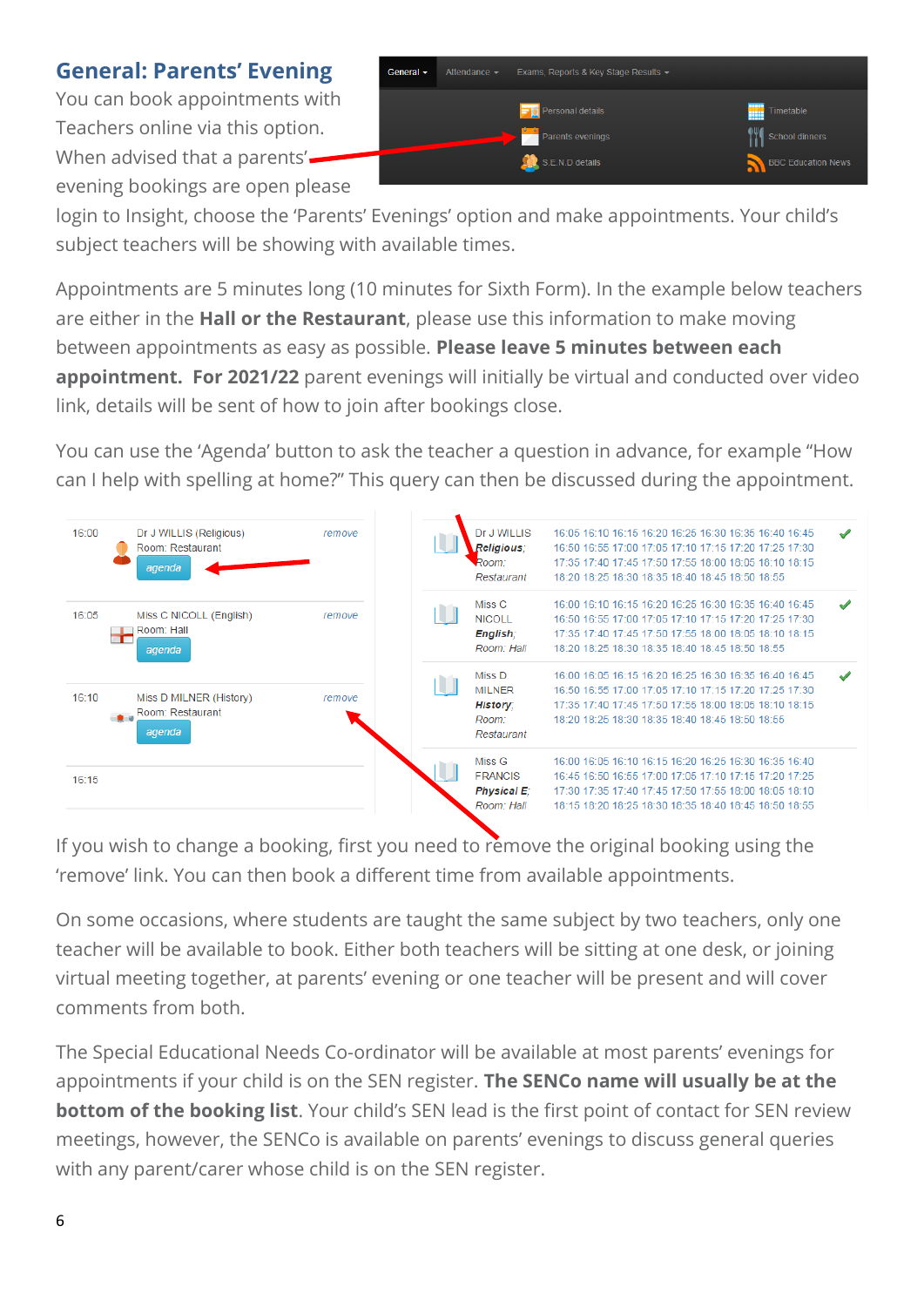If a teacher's appointments are fully booked and you have questions you wish to discuss, you can email the teacher, and email addresses can be found [here](https://wgswitney.org.uk/contacts)

**To print your schedule of appointments** or view up to date guidance, click on the **Download** button at the top right of the screen (please allow pop-ups from this website). The report may take a couple of minutes to download.

## Download -**Bookings** Guidance

#### **Attendance Summary and Career**

Attendance per week is shown for morning and afternoon sessions each day; the code summary gives a description of each mark.

Parents should report their child's absence from school via Insight.

Click on Attendance and Report Absence where you can complete the form with details of your child's absence, submit and the Attendance Officer will receive notification.

| Attendance - | Exams, Reports & Key Stage Results -                                                                                                             |                           |
|--------------|--------------------------------------------------------------------------------------------------------------------------------------------------|---------------------------|
|              | Attendance Career                                                                                                                                | Report Absence Years 7-11 |
| WOOD GREEN   | Reporting a Student's Absence<br>- Year 7-11<br>Please complete this form if you wish to notify school of an absence for a student in Year 7-11. | $\sim$ $\sim$             |
| * Required   |                                                                                                                                                  |                           |
|              | 1. STUDENT'S FORENAME *                                                                                                                          |                           |
|              | Enter your answer                                                                                                                                |                           |
|              | 2. STUDENT'S SURNAME *<br>Enter your answer                                                                                                      |                           |